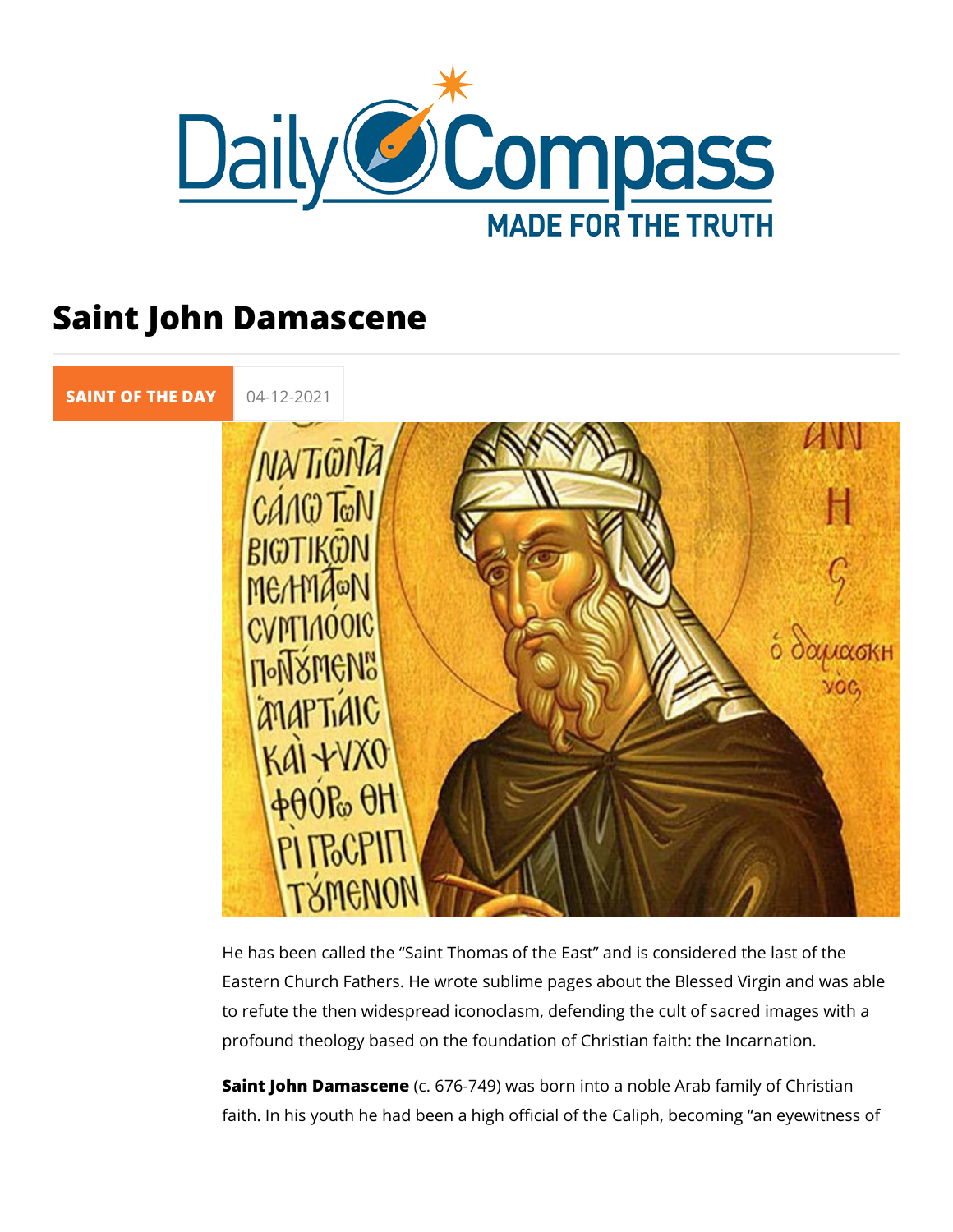the passage from the Greek and Syrian Christian cultures shared by the Eastern part of the Byzantine Empire, to the Islamic culture, which spread through its military conquests in the territory commonly known as the Middle or Near East". (Benedict XVI).

**His friendship with the Sicilian monk Cosmo, who was held in Damascus as a slave, contributed to the birth of his vocation to the ascetic life**. Thus he entered the monastery of San Saba, near Bethlehem, one of the most flourishing monasteries in ancient times. Here he dedicated himself to contemplation and literary activity. He theologically argued the difference between worship - which can only be addressed to God - and veneration, which can make use of an image to address the one whom the image represents. It was in the middle of the iconoclastic era, under the Byzantine emperor Leo III Isaurian who in 726, instigated by some bishops of Asia Minor, began to fight against sacred images. The Damascene responded to these errors by writing three *Discourses against those who calumniate holy images*. These writings were condemned after his death by the iconoclasts, but were fully accepted by the Second Council of Nicaea, which in 787 motivated and restored the cult of icons.

**The saint's reflection focuses on the transforming reality of the Incarnation**,

which illuminates the right relationship between man and matter. "In other ages God had not been represented in images, being incorporate and faceless. But since God has now been seen in the flesh, and lived among men, I represent that part of God which is visible. […] I will not cease therefore to venerate that matter through which my salvation was achieved". And he continues with the examples, which help to distinguish between profane and holy things: "Is not the wood of the Cross, three times blessed, matter? The redeeming altar which dispenses the Bread of life, is it not matter? And, before all else, are not the flesh and blood of Our Lord matter? Either we must suppress the sacred nature of all these things, or we must concede to the tradition of the Church the veneration of the images of God and that of the friends of God who are sanctified by the name they bear".

## **In the same sense John Damascene motivates the veneration of the relics of**

**the saints**, since they are partakers of Christ's resurrection and "as far as possible, they have made themselves similar to God by their will and by the indwelling and help of God, they are truly called gods (cf. Ps 82:6), not by nature but by contingency, just as redhot iron is called fire, not by nature but by contingency and by the participation of fire. It says in fact: *Be holy, for I am holy* (Lv 19:2)".

**Saint John** also transmitted to us a great number of sacred hymns, homilies, treatises against heresies and a compendium of theology known as *The Fount of Knowledge*. He